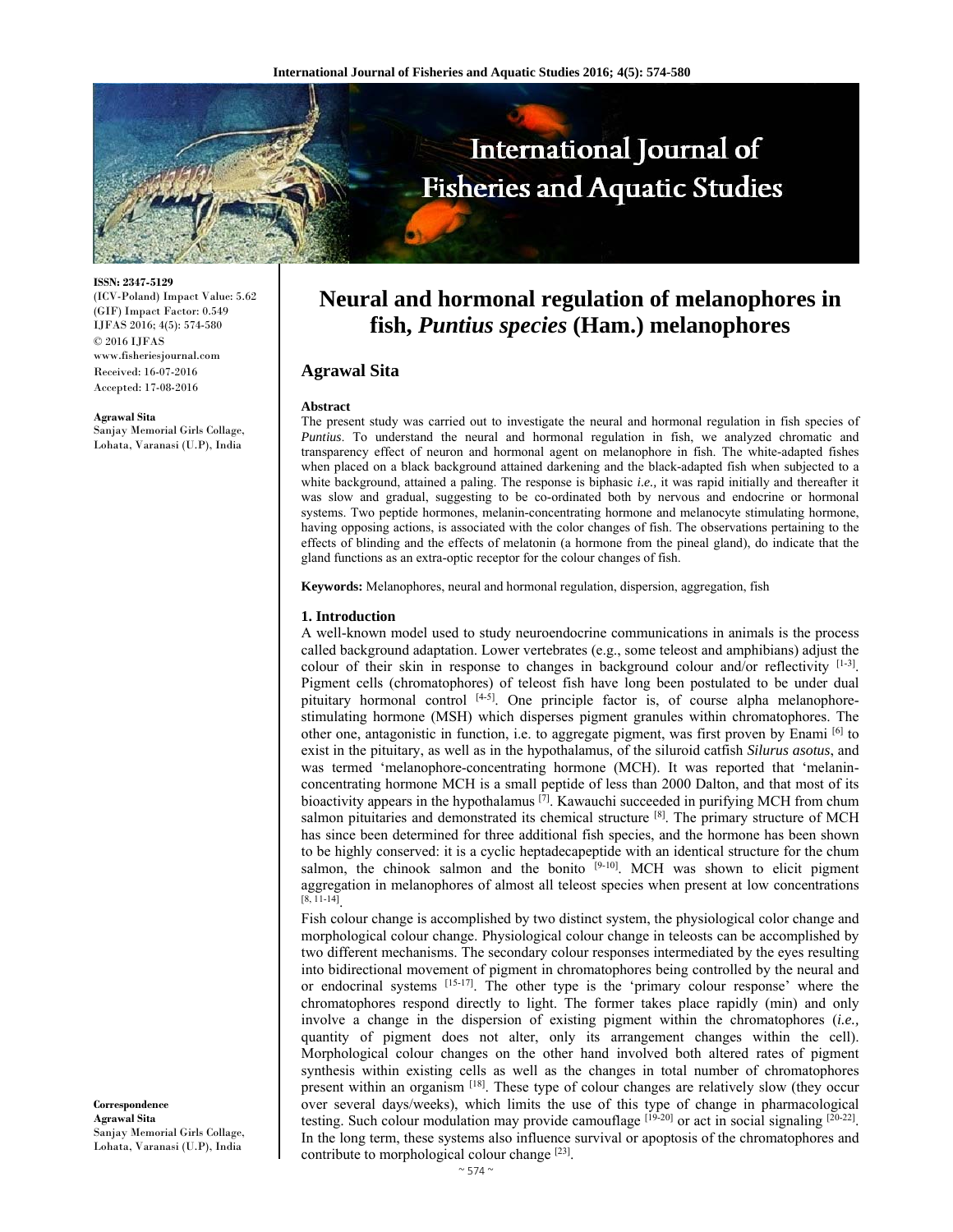Nervous mechanism seems to dominate in species eg. *Fundulus heteroclitus* [24]*, Macropodus opercularis* [25] and *Oryzias latipes* [26], where the melanophores are controlled exclusively by nerves and the mechanism appears to have evolved for the rapid background adaptation of animals. Parker [27], studied the colour changes of the catfish, *Ameiurus nebulosus* (Leseur) and concluded that they are brought about not only through stimulation of chromatophore nerves but also through the cooperation of hormones and one of these hormones is that of the pituitary gland, which according to him, is secondary to the dominant nervous system.

In the fishes, the pineal organ has been recognized as a photoreceptor Young [28] has demonstrated that the marked diurnal rhythms of colour changes in lampreys was abolished in ammocoetes and distributed in adult *Lampetra planeri* following pineal extirpation. Earlier investigation on fishes and lampreys has confirmed the strong melanophore stimulating effect of melatonin [29-37].

In the 3 species of Puntius under investigation attempt has been made to study the transitory colour change in the General body surface component by subjecting the fish to a white and a black background under constant illumination. The study will help in elucidating the nature of mechanism involved in the regulation of chromatophores and colour changes in these barbs. The aims of the present work are: (i) to establish whether this species is able to adapt skin colour to light conditions by background modifications (ii) to study the rate of paling and darkening in blinded fish (iii) to investigate the pharmacological characterization of chromatic nerves (sympathetic pigment aggregating adrenergic nerves) (iv) effect of hormones (Melanophores stimulating hormone/ Melanin-concentrating hormone) and effect of melatonin (circadian colour changes).

### **2. Materials and Methods**

The fresh-water Indian teleosts, the *Puntius species* (*P. sophore-*the pool barb, *P. conchonius*-the rosy barb and *P. ticto*- the ticto barb) of either sex were used as the experimental material. The fish (*Puntius sophore* and *Puntius conchonius*) were collected from Tighra reservoir located at about 23 km from Gwalior Madhya Pradesh, India and the *Puntius ticto* were collected from Pilua dam, 40 km away from Gwalior Madhya Pradesh, India and kept in large glass aquaria (60x60x30cm) under natural day-night lighting, containing dechlorinated fresh water. These fishes are omnivorous; their diet includes worms, insects, crustaceans

and plant matter.

# **2.1 Background–related colour changes (physiological/transitory or chromomotor colour change)**

To study the colour changes of skin to background tones in light, the healthy fish from the stock tank placed in natural light condition, were taken out and placed in white/black background with overhead illumination. Five fish as experimental groups were placed for a period of 24 hrs in troughs (30x10x10cm) painted black/white and covered with black/white cotton net on the open surface of the trough so as to serve as the black/white background. To study the rate of paling these black adapted fish from the aquarium were gently transferred to white painted glass troughs. The preexperimental shade was recorded using Munsell grey series colour standards. The colour changes were recorded at regular intervals of time until no further change was notices for a considerable time period. To study the rate of darkening, white –adapted fish were gently transferred to a black trough and the same procedures as mentioned above were followed.

### **2.2 The colour change upon blinding the fish: (***In vivo***)**

For the purpose of this experiment the blinding of fish was achieved by anaesthetizing them in 0.5% paraldehyde solution. Both the eyes were removed by making an incision in the skin around the eye ball and then by transecting the optic nerve. After their recovery from the effects of anesthesia these blinded fish were placed under light and darkness for a period of 24 hr. the initial and subsequent observations were carried out at definite time intervals until the fish attained equilibrium and there was no more change in the shade.

# **2.3 Methods for measurement of melanophore responses (***In vitro)*

The effect of drugs on the response of melanophores were studied with light microscope and were evaluated according to melanophore index (MI) as originally used by Hogben and Slome (1931) for staging amphibian melanophores has been conveniently applied to the pigment cell of fish and sometimes even to chromatophores other then melanophores. This method includes and arbitory division of entire range of maximum dispersion and maximum aggregation into five units or stages, the stage 1 representing maximal dispersion, with each increasing number denoting increased dispersion and finally stage 5 corresponds to the fully dispersed stage (Fig.1).



**Fig 1:** Melanophore indices (5-1) as were used for measurement of melanophore responses in the study.

# **2.4 Preparation and administration of dose**

Stock solutions of drugs/hormones  $(10^{-2}$  to  $10^{-3}$  M) were prepared using the physiological saline but in case of melatonin, it was first dissolved in ethanol and then diluted

with Physiological saline or distilled water as considered appropriate. Reserpine was first dissolved in citric acid and then an appropriate amount of Physiological saline was added. All stock solutions were kept in refrigerator and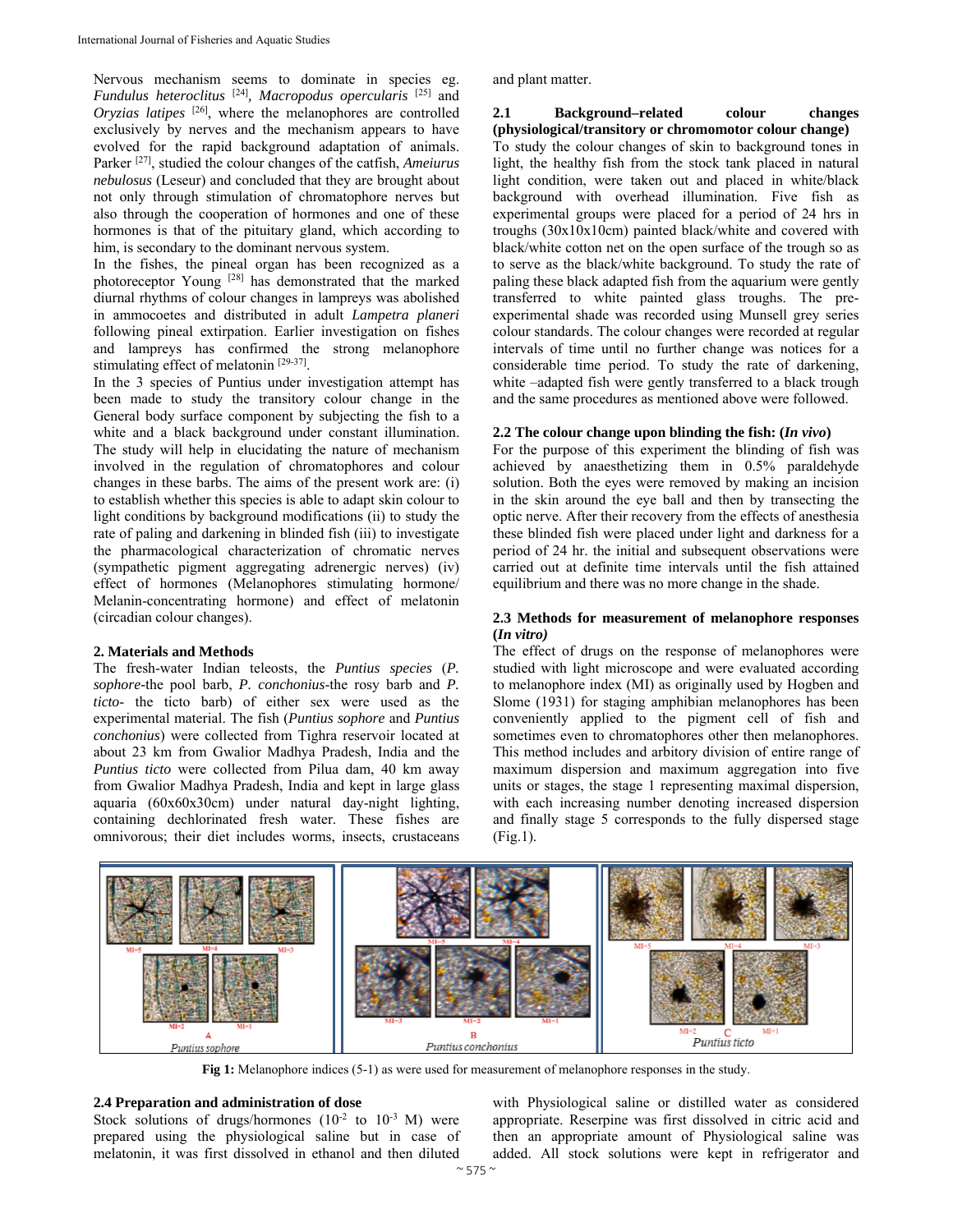working solutions were freshly prepared just before the experiment. The physiological saline had the following composition (mM): NaCl -128.3, KCl - 2.68, CaCl<sub>2</sub>-1.8, Glucose-5.6, Hepes NaOH-5.0. The pH value of the PS was 7.4. To prepare  $K^+$ -rich saline, NaCl was substituted by an equimolar solution of KCl in the PS

### **3. Results**

# **3.1 Background related colour changes**

# **3.1.1 Rate of paling and darkening**

The fresh water teleosts, the species of *Puntius* are quite sensitive in their background-related chromatic responses and like many other teleosts, they become dark on a blackbackground and pale on a white one under overhead illumination.

The rate of paling and darkening was quite rapid initially for first 5 min *Puntius sophore*, *Puntius conchonius* and *Puntius ticto.* Thereafter, the rate of paling and darkening become slow and gradual. The maximum paling and darkening achieved by fishes were recorded on the next day at a stage of 24 h. when they were allowed to remain in the white and black background, respectively (Fig. 2).



**Fig 2:** Change in body shade of black-and white-adapted fish as a result of adaptation to white and black background with overhead illumination. The values are expressed as mean  $(5 \text{ animals}) \pm S.D.$ (vertical lines) of the mean.

On both white and black backgrounds the chromatic responses were accomplished in two phases. The initial phase was rapid and lasted for 5 min. Further changes as a second phase occurred slowly and gradually until maximal adaptation to the respective background was attained.

# **3.1.2 Change in body shade in the blinded fish on exposure to light and darkness**

Blinded fish failed to respond to changes in the body shade in relation to their background. They remained dark on a black as well as on a white background in light. The darkening was observed in all studied fish at 15 min after the recovery, when the fish were kept in light. The darkening then slows down in all the studied species of fish *Puntius* at 1hr post blinding stage. It took 7 hr to attain the maximum darkening. Paling was recorded in blinded fishes when they were allowed to remain in darkness for 24 hr in all the species (Fig. 3)





# **3.2 Pharmacological characterization of chromatic nerves: 3.2.1 Effect of K+-ions**

The effect of  $K^+$ -rich saline was then tested at different concentrations ranging from 50-90 mM the strength-response relationship in the melanosome aggregation response of innervated melanophores. The extant of response increased with the increase of the  $K^+$  concentration in the test solution. The minimal effective concentration obtained was 50 mM and the maximum response *i.e.,* 100% aggregation was obtained at 90 mM concentration in all the 3 species under the study.

On 15 min perfusion with Physiological saline (PS), the melanophores in freshly isolated scale preparations achieve the state of full dispersion (M.I=5) in all the 3 species studied. When PS was substituted with  $K^+$ -rich saline, a quick aggregation of the pigment was recorded due to centripetal movement of melanosomes within the melanophores and the state of full aggregation (M.I=1) of the pigment was achieved within 4 min. After 5 min treatment with  $K^+$ -rich saline, it was replaced with PS which evoked complete re-dispersion of melanosomes (M.I=5) within 20 min of incubation (Fig. 4).



**Fig 4:** Melanophore aggregation in response of K<sup>+</sup>-rich saline (5) min) in PS equilibrated dispersed melanophores (15 min) and redispersion in physiological saline after withdrawl of  $K^+$  ions, in three species of the fish.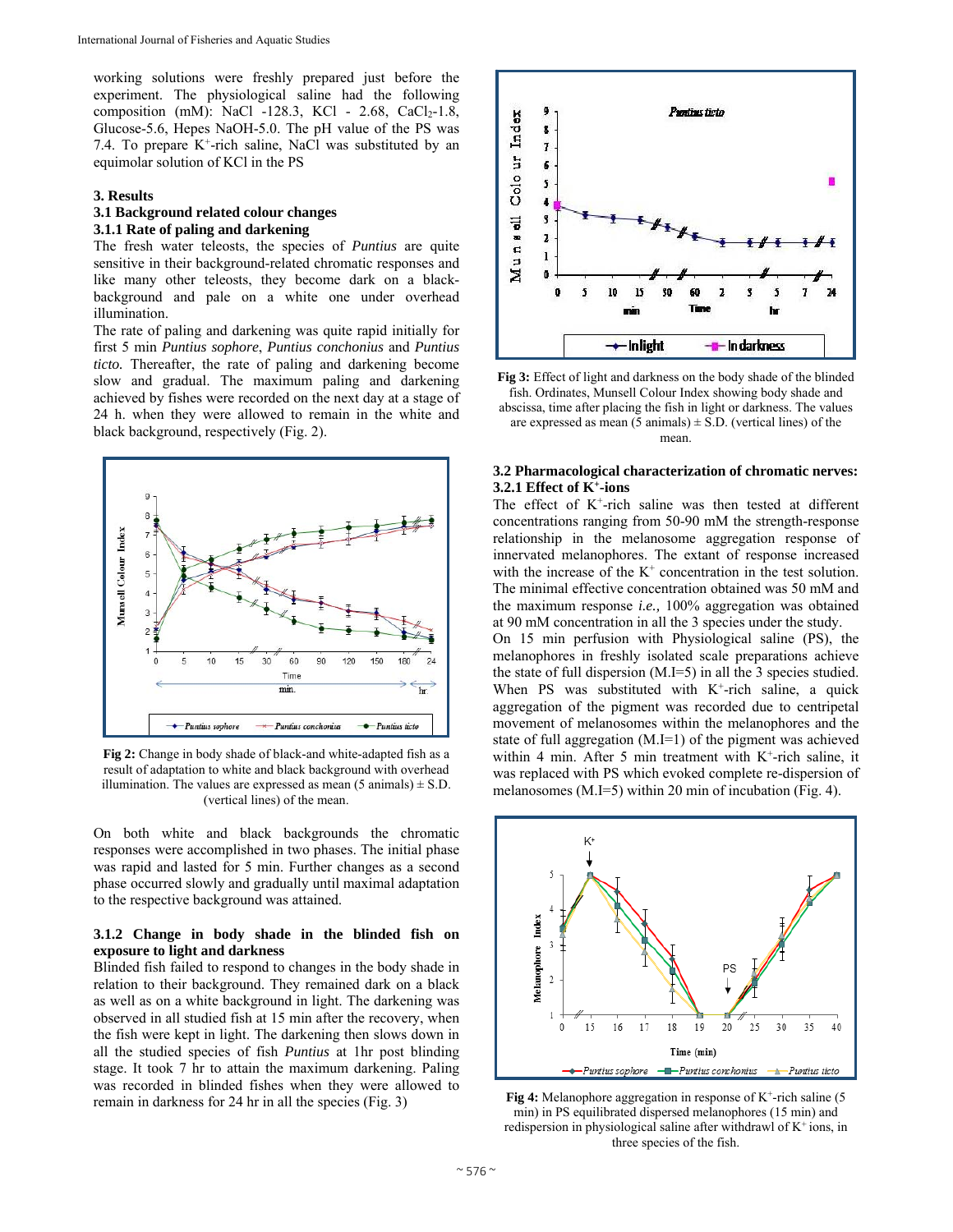The effect of  $K^+$ -rich saline caused a graded aggregation response which was quantitated according to the melanophore index and have also been shown by successive photomicrographs (Fig. 5).



**Fig 5:** Typical serial photomicrographs showing responses of a group of innervated melanophores in an isolated scale preparation of the fish, *Puntius conchonius* to K<sup>+</sup>-rich saline

## **3.2.2 Effect of epinephrine on the melanophores:**

The concentration of epinephrine (10<sup>-9</sup>M), non selective α, β agonist causes minimum aggregation of pigment as 29%, 11% and 21% respectively in studied species of the fish *Puntius*  (*Puntius sophore, Puntius conchonius and Puntius ticto*)*.* At  $10^{-8}$  and  $10^{-7}$  M the magnitude of aggregation response was increased and the maximum pigment aggregation (100%) was observed at the concentration of 10-6 M in all the 3 fish species. (Fig. 6)



**Fig 6:** Melanin-aggregating activity of epinephrine as determined *in vitro* in isolated scale preparations of the fish. Each bar represents the mean  $\pm$  S.D. of the mean of the responses (melanosome aggregation) of the scale (N=5) melanophores to epinephrine.

In the present study, epinephrine at a concentration of  $10^{-6}$  M induces rapid and quite potent aggregation of pigment in Physiological saline equilibrated melanophores. The effect starts within a minute and the full aggregation (M.I. =1) was achieved within 5 min. On being reverted to PS the melanophores gradually returned to the maximum dispersed state  $(M.I. = 5.0)$  in about 50 min incubation in all the species studied.

# **3.3 Effect of Hormones**

**3.3.1 Effect of MSH (Melanocyte-stimulating hormone):**  Fig.7 demonstrates this effect of E in the absence of MSH and after it was replaced by MSH. Rapid and profound pigment dispersion can be clearly seen to set about in response to the hormone. Similar measurements with different concentrations of MSH showed that discernible melanosome dispersion took place in response to the hormone at about 10-12 M and that the rate and degree of responses increased upon increase in the strength of MSH. A positive correlation between hormonal concentration and the rate as well as the degree of the response is evident.



**Fig 7:** Concentration response curve of MSH at varying concentration  $(10^{-12}$  to  $10^{-8}$  M)) in melanophores of the fish, Puntius. Vertical lines represent the standard deviation.

## **3.3.2 Effect of MCH (Melanin-concentrating hormone) on the melanophores**

The threshold concentration of MCH to induce pigment aggregation was found to be  $10^{-13}$  M. Stronger concentration of MCH  $(10^{-9}$  M) caused full aggregation. The effect of MCH was reversible as the recovery in reintroduced physiological saline was well recorded and it took about 40-45 min for complete restoration of the pre-experimental melanosome dispersion (Fig. 8).



**Fig 8:** Concentration response relationship of melanosome aggregating action of MCH ( $10^{-13}$  to  $10^{-9}$  M) on isolated scale melanophores of the fish. Vertical lines represent the standard deviation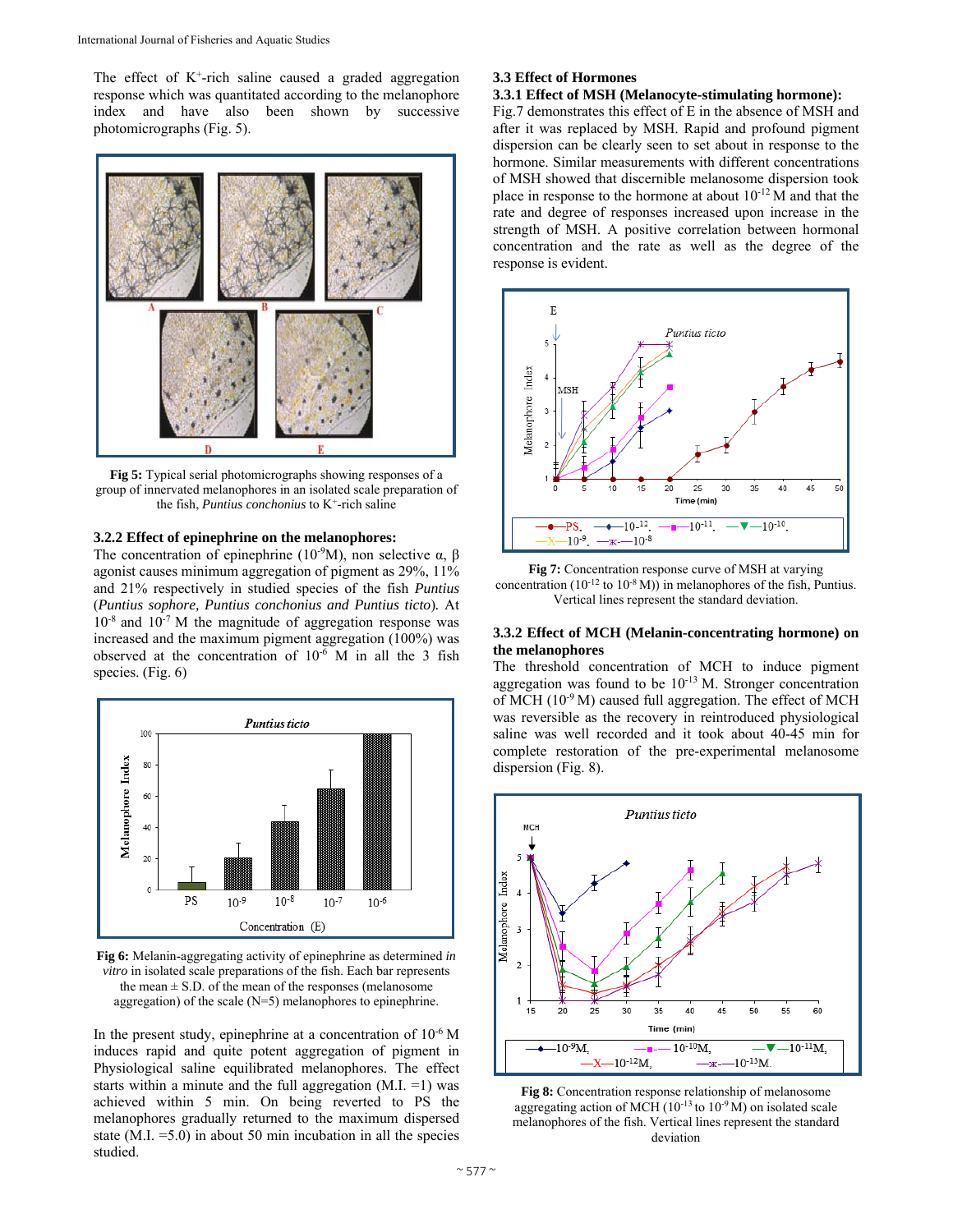# **3.3.3** E**ffect of melatonin**

When melatonin, the pineal hormone was tested at a dose of 10mg/kg, the black-adapted fish over a black background paled notably within 5 min. The paling was maintained by the fish for 30 min after the treatment. They returned to their original body shade in 3 hr post-injection stage. When observed the subsequent day at 24 hr stage they were maximally dark (Fig. 9).



**Fig 9:** Effect of melatonin (10 mg/kg) on blinded fish kept over a white background. The vertical lines represent the S.D. of the mean.

The observations pertaining to the effects of blinding and the effects of melatonin, a hormone from the pineal gland on the colour changes in the intact and the blinded fish do indicate that the gland functions as an extra-optic receptor for the entrainment of dark-to-pale colour changes of animals to the light-dark cycle in the environment.

The effect of injected hormone is not as potent as that of epinephrine (Fig. 9). The fish either intact (black-adapted) or blinded (white-adapted) undergo paling due to pigmentaggregating action of the melatonin on melanophores. This is the direct effect of hormone *via* specific receptors on the melanophore membrane.

### **4. Discussion**

The ability of *Puntius (Puntius sophore and Puntius conchonius)* to match its background has earlier been reported by Sharma *et al* <sup>[38]</sup> and Dubey and Jain <sup>[39]</sup> who have described the appearance of the fish on different backgrounds. The initial faster background response over the two contrasting backgrounds; the pale and the dark one, as has been recorded in this study in three species of the barbs, *Puntius,* clearly appear to implicate a predominant neural coordination responsible for initiation and regulation of early phase of background-related chromatic response in the fish. The data recorded (Fig. 2) reveal that superimposed on endocrine mechanisms, neural regulation of colour change, which can be virtually instantaneous, is well marked and operative in these fishes. The biphasic response, an initial faster one and later slow, gradual and prolonged as recorded, do suggest that the process of colour change to be completed do depend on both neural as well as endocrine mechanisms both operative synergistically in the studied fishes, until equilibrium is reached.

Thus in comparison with other species, the time relations for these background adaptations as recorded here, point clearly that the responses are slower than reported for predominantly nervous reaction of fishes like, *Phoxinus* [40], but faster than reported for the predominantly hormonal reaction of *Anguilla* [41].

Working on the crucian carp, *Carassius carassius*, Iwata and Fukuda  $[42]$  in their study conclude that the systems controlling the motility of melanophores are mononeuronic in the peripheral system, their function being solely the paling of the integument and dineuronic in the central system, one division being excitatory and the other inhibitory in their final connections with the preganglionic efferent neurons. A fish adapts a dark background by suppressing the spontaneous discharge of the motor neurons in the medulla and the spinal cord, while one adapting a lighter background becomes pale due to augmentation of the spontaneous discharge form the same motor neurons. Thus contrary to earlier suggested that the by Parker [43], the pigment-dispersing fibres belonging to parasympathetic division of ANS (theory of double innervation) has not been shown to take part in the regulation of chromatophores. Instead evidences are pouring in for adenosine, to function as a co-transmitter and acting to disperse chromatosomes rapidly, thereby enabling the fish to change their colouration very quickly. With this, singly innervated chromatophores of teleost have been shown to acquire the ability to react very quickly, resembling in this regard reciprocally innervated effectors, as interpreted nicely [44-45].

The visual chromatic responses are known to be co-ordinated either neurally or hormonally and more often by co-operation of both these homeostatic mechanisms. While neurohumors released from chromatic nerve terminals represent the biomolecules to regulate the activities of chromatophores neurally implicating the ANS; the hormonal control with elaboration of hormones (MSH and MCH) from the pituitary is probably a more archaic of the control mechanisms found even in primitive fishes and almost universally operative in vertebrates. The other hormones that are known to regulate chromatophore movements are melatonin from the pineal gland and epinephrine, which may possibly originate in the chromaffin cells correspond to the adrenal medullary cells of higher vertebrates.

The three fresh water fish species of *Puntius* are considerably sensitive in their background (secondary) responses as can be seen by initial phase of the response (15 min stage) which is quite rapid. However, thereafter the colour change as a result of background response becomes slow and gradual and in 3 hrs of time the fish adapts to either of the backgrounds almost fully

The fishes show a rapid colour change during first 15 min which suggests a nervous co-ordination. This initial phase in both the experiments *i.e.,* the paling as well as the darkening is fast. In later phase, the rates become greatly subdued and the colour change process continues at slow rate to attain almost the full response in about 3 hrs. However, on being left in the appropriate backgrounds overnight, the fishes on a white-background and those on a black-background, paled and darkened a little further, respectively.

The results pertaining to this study of transitory or physiological colour change in the fish as a result of background response do suggest that co-ordination of colour change process seems to be not only nervous (to initiate the responses) but also humoral (to supplement the responses) working synergistically.

The observations in *Puntius* species as recorded here do resemble those described in *Phoxinus laevis* [18], *Gasterosteus aculeatus* [46], *Lebistes reticulatus* [41], *Macropodus opercularis* [25], *Rasbora daniconius* [47], *Nandus nandus* [48], *Labeo rohita* and *Cyprinus carpio* [49], *Labeo gonius* [50], *Catla catla* [51], and *Trichogaster trichopterus* [52]. These are species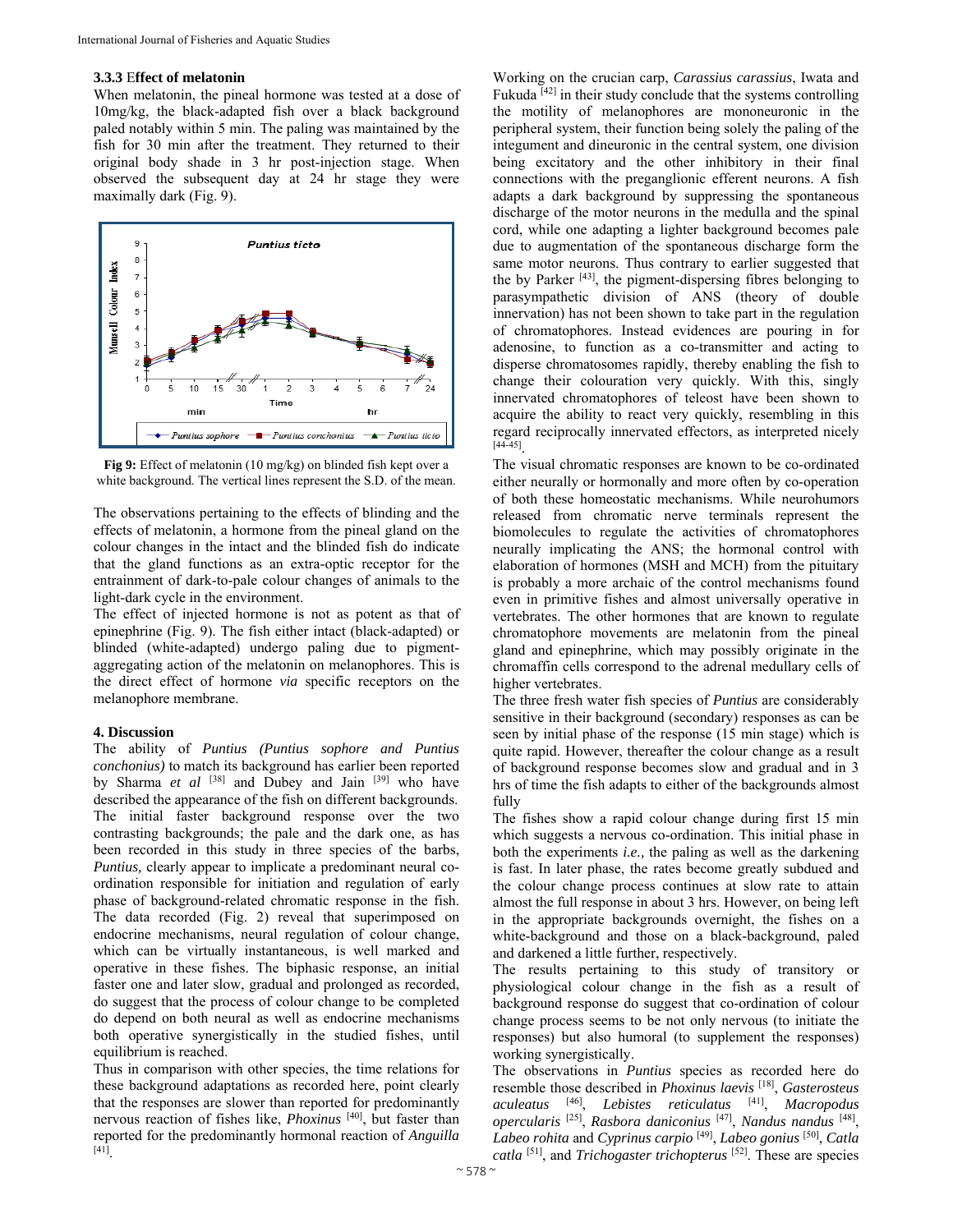where colour changes to a large extent are predominantly controlled neutrally (rapid initial phase) but melanotropic peptides are also required to regulate longer chromatic adaptations (slow second phase and longer) to achieve the equilibrium.

The receptors for the adaptation to background are unequivocally the eyes, as bilateral blinding virtually abolishes the rapid, background-related responses and likewise fish attain a darker shade irrespective of the background. Experiments involving evaluation of rates of paling and darkening in the fish due to a pale and dark illuminated backgrounds (Fig. 2) and those wherein chromatic responses are recorded as a result of bilateral blinding coupled with "primary" responses on account of activation of extraoptic receptors (Fig. 3) and MCH induced melanosome aggregation in the fish (Figs. 8) do support the view that in *Puntius* species studied, the chromatic responses are initiated by neural agency at a faster pace which then later appear to be supplemented by endocrine means (*i.e.,* MCH released by pituitary) to complete the responses in the fish.

The rapid and complete melanosome aggregations as recorded in isolated scale melanophores (innervated) from the dorsal trunk region of all the 3 species of the fish, *Puntius*, in response to  $K^+$ -ions stimulation do demonstrate that they are controlled nervously with involvement of sympathetic nervous system. The  $K^+$ -ions very effectively induced melanosome aggregation in dispersed melanophores in physiological saline solution and they get soon redispersed in the latter solution after with-drawl of  $K^+$ -stimulation. This clearly indicates that melanophores in these teleostean species are directly innervated and the peripheral pre-synaptic and post-synaptic mechanisms controlling bi-directional movements of melanosomes within scale melanophores are highly effective. Further the  $K^+$ -ions act on the melanophores in a concentration-related manner, which also supports the contention [53].

Conclusion: The initial faster background response over the two contrasting backgrounds; the pale and the dark one, as has been recorded in this study in three species of the barbs, *Puntius,* clearly appear to implicate a predominant neural coordination responsible for initiation and regulation of early phase of background-related chromatic response in the fish. The data recorded (Fig. 24) reveal that superimposed on endocrine mechanisms, neural regulation of colour change, which can be virtually instantaneous, is well marked and operative in these fishes. The biphasic response, an initial faster one and later slow, gradual and prolonged as recorded, do suggest that the process of colour change to be completed do depend on both neural as well as endocrine mechanisms both operative synergistically in the studied fishes, until equilibrium is reached. The rapid and complete melanosome aggregations as recorded in isolated scale melanophores (innervated) from the dorsal trunk region of all the 3 species of the fish, *Puntius*, in response to K+-ions stimulation do demonstrate that they are controlled nervously with involvement of sympathetic nervous system. Epinephrine could serve as a neurotransmitter in the adrenergic chromatic nerve terminals innervating melanophores on isolated scales of the fish, *Puntius*. The two peptide hormone, *i.e.,* melanophore stimulating hormone and melanin concentrating hormone both are indicate the hormonal regulation in fish species of *Puntius.* 

# **5. References**

- 1. Fujimoto M, Arimoto T, Mosichita F, Naitoh T. The background adaptation of the flatfish, *Paralichthys olivaceus*. Journal of Physiological Behaviour. 1991; 50(1):185-188.
- 2. Fernandez PJ, Bagnara JT. Effect of background colour and low temperature on skin color and circulating alpha-MSH in two species of leopard frog. General of Comparative Endocrinology. 1991; 83(1):132-141.
- Baker BI, Ball JN. Evidence for a dual pituitary control of teleost melanophores. General of Comparative Endocrinology*.* 1975; 25:147-152.
- 4. Baker BI. Melanin-concentrating hormone: ageneral vertebrate neuropeptide. International Review of Cytology. 1991; 126:1-47
- 5. Enami M. Melanophore-concentrating hormone (MCH) of possible hypothalamic origin in the catfish, *Parasilurus asotus*. Science. 1955; 121:36-37.
- 6. Baker BI, Rance TA. Further observations on the distribution and properties of teleost melanin concentrating hormone. Geneeral of Comparative. Endocrinology. 1983; 50:423-431.
- 7. Kawauchi H, Kawazoe M, Tsubokawa M, Kishida M, Baker BI. Characterization of melanin concentrating hormone in chum salmon pituitaries. Nature. 1983; 305:321-323.
- 8. Kawauchi H. Structure and biosynthesis of melaninconcentrating hormone. Life Science. 1989; 45:1133- 1140.
- 9. Minth CD, Qui H, Akil H, Watson S, Dixon JE. Two precursors of melanin-concentrating hormone: DNA sequence analysis and in situ and immunochemical localization. Proceeding of National Acadamy of Science. USA. 1989; 86:4292-4296.
- 10. Oshima N, Kasukawa H, Fujii R. Melanin-concentrating hormone (MCH) effects on teleost (*Chrysiptera cyanea*) melanophores. Journal of Experiment Zoology. 1985; 235:175-180.
- 11. Oshima N, Kasukawa H, Fujii R, Wilkes BC, Hruby VJ, Hadley ME. Action of melanin**-**concentrating hormone (MCH) on teleost chromatophores. General of Comparative Endocrinology. 1986; 64:381-388.
- 12. Nagai M, Oshima N, Fujii R. A comparative study of melanin-concentrating hormone (MCH) Action on teleost melanophores. Biological Bullatin. 1986; 171:360-370.
- 13. Wilkes BC, Hruby VJ, Castrucci AML, Sherbrooke WC. Hadley ME. Synthesis of a cyclic melanotropic peptide exhibiting both melanin-concentrating and -dispersing activities. Science. 1984; 224:1111-1113.
- 14. Fujii R, Oshima N. Control of chromatophore movements in teleost fishes. Journal of Zoological Science. 1986; 3:13-47.
- 15. Fujii R, Wakatabi H, Oshima N. Inositol 1,4,5 triphosphate signals the motile response of the fish chromatophores-I. Aggregation of pigment in the *tilapia* melanophores. Journal of Experimental Zoology. 1991; 259:9-17.
- 16. Fujii R. The regulation of motile activity in fish chromatophores. Pigment Cell Biology. 2000; 13:300- 319.
- 17. Healey EG. Uber den Farbwechsel der elritze (*Phoxinus laevis Ag*.).Z. Vergleich Physiology. 1940: 27:545-586.
- 18. Healey EG. The skin pattern of young plaice and its rapid modification in response to graded changes in background tint and pattern. Journal of Fish Biology.